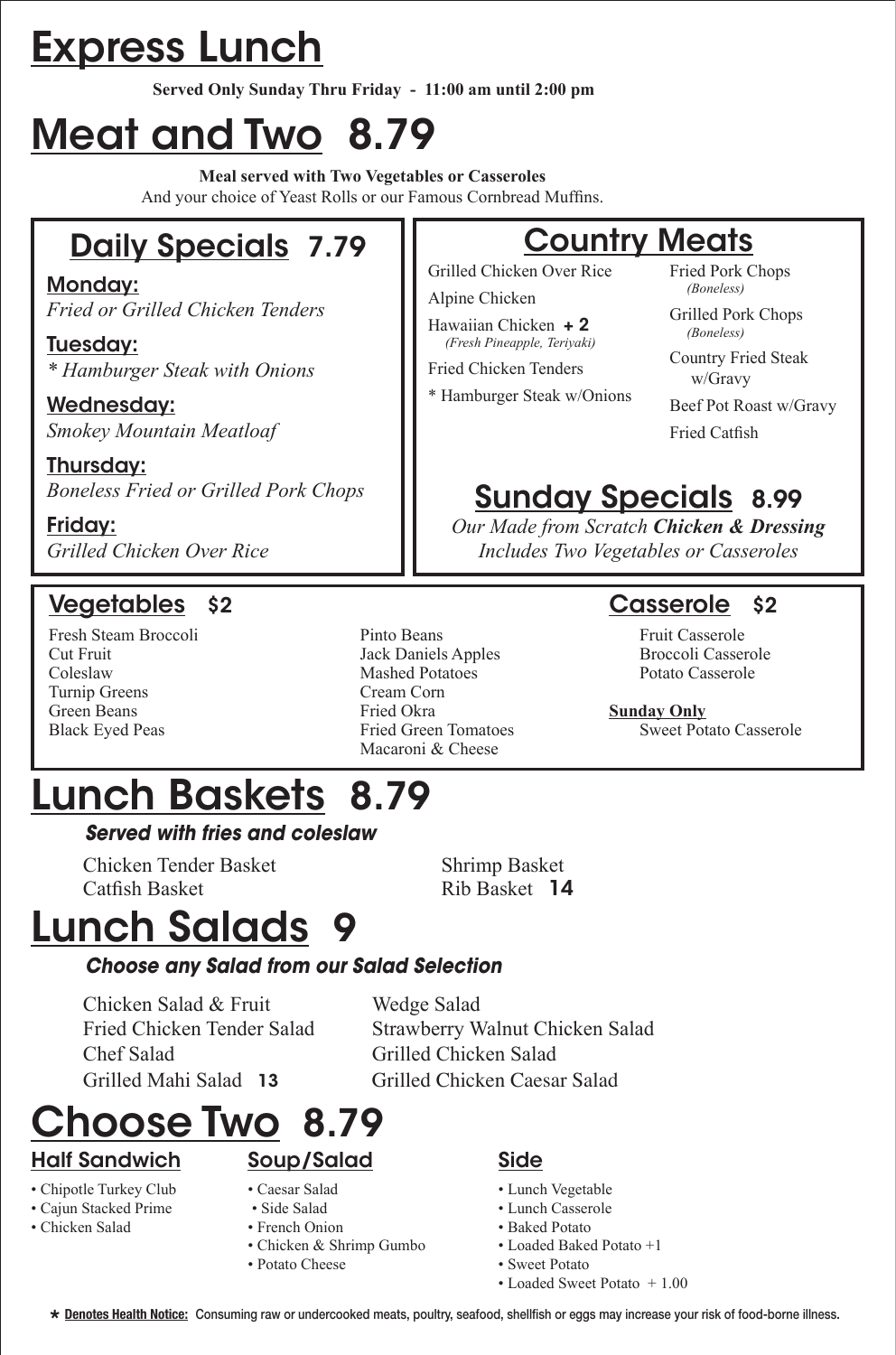**HOMEMADE DRESSING SELECTION BY: Johnny Fleeman Gourmet Foods RANCH** JOHNNY'S HONEY MUSTARD 1000 ISLAND HONEY FRENCH BLEU CHEESE ITALIAN CLASSIC CAESAR LOUISIANA RANCH BALSAMIC VINAIGRETTE *FAT FREE SELECTION* CATALINA • RANCH ITALIAN • 1000 ISLAND

> **SIDES** POTATOES \$3

Steamed Broccoli **Asparagus** 

Baked Potato / Loaded add \$1 Sweet Potato / Loaded add \$1 Smashed Red Potatoes French Fries Sweet Potato Fries

OTHER SIDES \$3 Johnny's Brown Rice w/almonds Macaroni & Cheese Sauteed Mushrooms Sauteed Onions

FRESH VEGETABLES \$4 Charred Brussel Sprouts w/bacon & honey

#### **BEVERAGES**

Original Fruit Tea Since 1988 2.99 Fresh Made Peach Lemonade 2.99 Asgard - Draft Root Beer 2.99 Fresh Brewed Iced Tea 2.99 Fresh Ground Coffee 2.49 Coke Products 2.99 Coca Cola, Diet Coke, Coke Zero, Sprite, Dr. Pepper, Mello Yello, Hi C Fruit Punch

#### **HAND-MADE MILKSHAKES** 4

*Hershey Chocolate, Strawberry, Vanilla, Peach*

Specialty Cake & Pie Shakes 5 *Hershey Cake, Strawberry Cake, Key Lime Pie*

> Chillers 5 *Butterfinger, Oreo, Heath Bar*

**STARTERS** 

BLACKENED MAHI FISH TACOS Two soft flour tortillas with lettuce, Jack & Cheddar, pico de gallo & spicy ranch. 10 CREOLE PEEL & EAT SHRIMP Boiled, chilled & tossed in our creole seasoning. **HALF POUND** 8 **FULL POUND** 15 TRIO APP Pick Three: Buffalo Wings, Boneless Wings, Tenders, Loaded Potato Skins, Cheese Sticks or Onion Rings. 12 BBQ CHICKEN NACHOS Tortilla chips, chicken, queso cheese sauce, pico de gallo, drizzled with BBQ sauce. 10 SPINACH QUESO DIP Warm tortilla chips served with our 30-year-old recipe. 9 LOADED POTATO SKINS Idaho potatoes sliced thin and topped with fresh shredded cheddar & bacon. Served with sour cream. 9 MOZZARELLA CHEESE STIX Mozzarella cheese sticks breaded & deep fried. Served with our marinara sauce. 8 NO BONE WINGS Chicken tenders tossed with your choice of Spicy BBQ, Hot & Spicy or Teasers sauce. Served with celery sticks & ranch. 9 BUFFALO WINGS 8 hand-breaded & fried chicken wings tossed in your favorite sauce or seasoning, with celery sticks & ranch. 12



**R**

**E S**

**T**

**A U**

**R**

**A**

**N**

**T**

**C**

**O**

**L**

**U**

**M**

**B**

**I**

**A**

**T**

**N**

PEPPERONI & SAUSAGE Pizza sauce, mozzerella cheese, pepperoni & sausage, on lavash. 10 HAWAIIAN PIZZA Pizza sauce, mozzerella cheese, sliced ham, sliced pineapple & bacon biuts, on lavash. 10

GRILLED CHICKEN SALAD Salad greens, fresh cheddar, tomatoes, egg, croutons, & grilled seasoned chicken. 12 Seasonings: Cajun • Lemon Pepper • Johnny's Marinate • Teriyaki Sauce.

GRILLED CAESAR CHICKEN SALAD Romane tossed with caesar dressing, parmesan cheese, topped with teriyaki chicken. 12 FRESH MADE CHICKEN SALAD & FRUIT Made from scratch chicken salad with pecans, pineapple & apples. Fresh fruit on side. 11

**BUFFALO WING SAUCE SELECTIONS: WET: Teasers • BBQ • Hot & Spicy DRY RUB: Cajun • Lemon Pepper**

# FLAT BREADS

NASHVILLE HOT CHICKEN Nashville hot sauce, mozzerella cheese, fried tenders, red onion, cheddar cheese, garnished with cilantro & ranch dressing, on lavash. 10 MARGARITA Marinara sauce, mozzerella cheese, roma tomato, fresh basil, garnished with balsamic (drizzled), on lavash. 10 PEPPERONI Pizza sauce, mozzerella chese & pepperoni, on lavash. 10

## SOUPS & SALADS

HOMEMADE SOUPS SHRMP & CHICKEN GUMBO FRENCH ONION POTATO CHEESE BOWL 5 LETTUCE WEDGE Bacon, bleu cheese crumbles, tomatoes with bleu cheese dressing, & drizzled with balsamic. 8 GRILLED MAHI SALAD Mahi Mahi seasoned with lemon & pepper, romaine, tomatoes, feta cheese & avocado. 13 STRAWBERRY WALNUT SALAD Romaine tossed with our balsamic vinaigrette, with teriyaki chicken, bleu cheese, Applewood bacon, dried cranberries, candied walnuts  $&$  fresh strawberries. 12

**BOOZY SHAKES** 9 GRILLED MAHI FILET Lemon & pepper grilled Mahi Mahi filet on a toasted ciabatta bun with red peppers, pineapple, avacodo & our homemade tarter sauce. 12 CHICKEN SALAD Made from scratch chicken salad with pecans, served on a toasted croissant with mayo, lettuce & tomato. 10

CHEF SALAD Salad greens, turkey, ham, Applewood bacon, egg, fresh cheddar, tomatoes. 12

FRIED CHICKEN SALAD Salad greens, fried chicken tenders, almonds, tomatoes, fresh cheddar. 12

|                                                                                  | THE CAJUN STACK Thin sliced prime rib, sauteed onions, Swiss cheese, cajun & creamy horseradish sauce on a toasted hoagie.<br>Served with auju for dipping. 15                            |
|----------------------------------------------------------------------------------|-------------------------------------------------------------------------------------------------------------------------------------------------------------------------------------------|
| JACKSON                                                                          |                                                                                                                                                                                           |
| ORGAN                                                                            |                                                                                                                                                                                           |
| A Fayetteville, Tennessee Co.<br><b>JM Peppermint White Russian</b>              |                                                                                                                                                                                           |
| Peppermint Mocha Liqueur - 2 oz.                                                 | <b>BABYBACK RIBS</b>                                                                                                                                                                      |
| Country Club Vodka - 1 oz.                                                       | Served with fries & coleslaw. Add Side Salad, Caesar Salad 3.5, Wedge 4                                                                                                                   |
| <b>JM</b> Go Bananas<br>Banana Pudding Liqueur - 2 oz.<br>Creme De Cacao - 1 oz. | HALF RACK 14<br>FULL RACK 27<br>HALF RACK with Tenders 19<br>HALF RACK with Fried Shrimp 19                                                                                               |
| <b>JM Tipsy Apple</b>                                                            |                                                                                                                                                                                           |
| Salted Caramel Cream Liqueur - 2 oz.                                             |                                                                                                                                                                                           |
| Apple Pucker - 1 oz.                                                             |                                                                                                                                                                                           |
|                                                                                  | <b>PASTA</b>                                                                                                                                                                              |
| <b>JM</b> Shake My Peaches                                                       | Add Side Salad, Caesar Salad 3.5, Wedge 4<br><b>Extra Garlic Bread 1</b><br>Extra Sauce 1                                                                                                 |
| Peaches & Cream Liqueur - 2 oz.                                                  |                                                                                                                                                                                           |
| Country Club Vodka - 1 oz.                                                       | JAMBALAYA PASTA Fettuccinie noodles tossed in our fiery roasted red pepper sauce, with Cajun chicken, shrimp & smoked sausage. 15                                                         |
| <b>JM Fire In The Hole</b><br>Brown Cinnamon Sugar Liqueur - 2 oz.               | RICARDO PASTA Fettuccinie noodles tossed in our authentic alfredo sauce with basil garlic chicken, broccoli & mushrooms. 15                                                               |
| Fire Ball - 1 oz.                                                                | CAJUN CHICKEN PASTA Fettuccinie noodles tossed in our authentic Cajun alfredo sauce with Cajun chicken. 14                                                                                |
| <b>JM Cream Cycle</b>                                                            | CAJUN SHRIMP PASTA Fettuccinie noodles tossed in our authentic Cajun alfredo sauce with Cajun shrimp. 14                                                                                  |
| Orange Cream Liqueur - 2 oz.                                                     | SPAGHETTI & MEATBALLS Our homemade marinara sauce with three jumbo meatballs. 13                                                                                                          |
| Orange Juice - 1 oz.                                                             | <b>GARDEN PASTA PRIMAVERA 14</b><br>Add Grill Chicken 3<br>Fettuccinie pasta sauteed in virgin olive oil, garlic salt and pesto, with broccoli, mushrooms, asparagus & sundried tomatoes. |

## \*1/2 lb. BURGERS

Served with your choice of one side item. Add Side Salad, Caesar Salad 3.5, Wedge 4

LEGENDARY CHEESEBURGER Choice of American, Swiss or cheddar cheese. Garnished with lettuce, tomato & pickle. 11 Add Applewood bacon 1.50 BLACK JACK BURGER A Cajun seasoned burger, seared in a cast iron skillet, topped with Swiss cheese. 11 COWBOY BURGER Applewood bacon, BBQ sauce, cheddar cheese, crispy dusted onion straws 13 HAWAIIAN BURGER Infused with our teriyaki glaze & topped with a fresh grilled pineapple slice. 12 FARM HOUSE BURGER Topped with fresh egg, American cheese, Applewood bacon, fried onions, lettuce, tomato & red pepper relish 13 BLACK BEAN VEGGIE BURGER Black beans & grains topped with sauteed mushrooms, Swiss cheese & our homemade pesto mayo. 10

# SANDWICHES

Served with your choice of one side item. Add Side Salad, Caesar Salad 3.5, Wedge 4

TRIPLE DECKER CLUB Three slices of wheat berry bread, smoked turkey, ham, Applewood bacon, Swiss & cheddar cheese, lettuce, tomato & pepper jelly. Served with honey mustard for dipping. 11